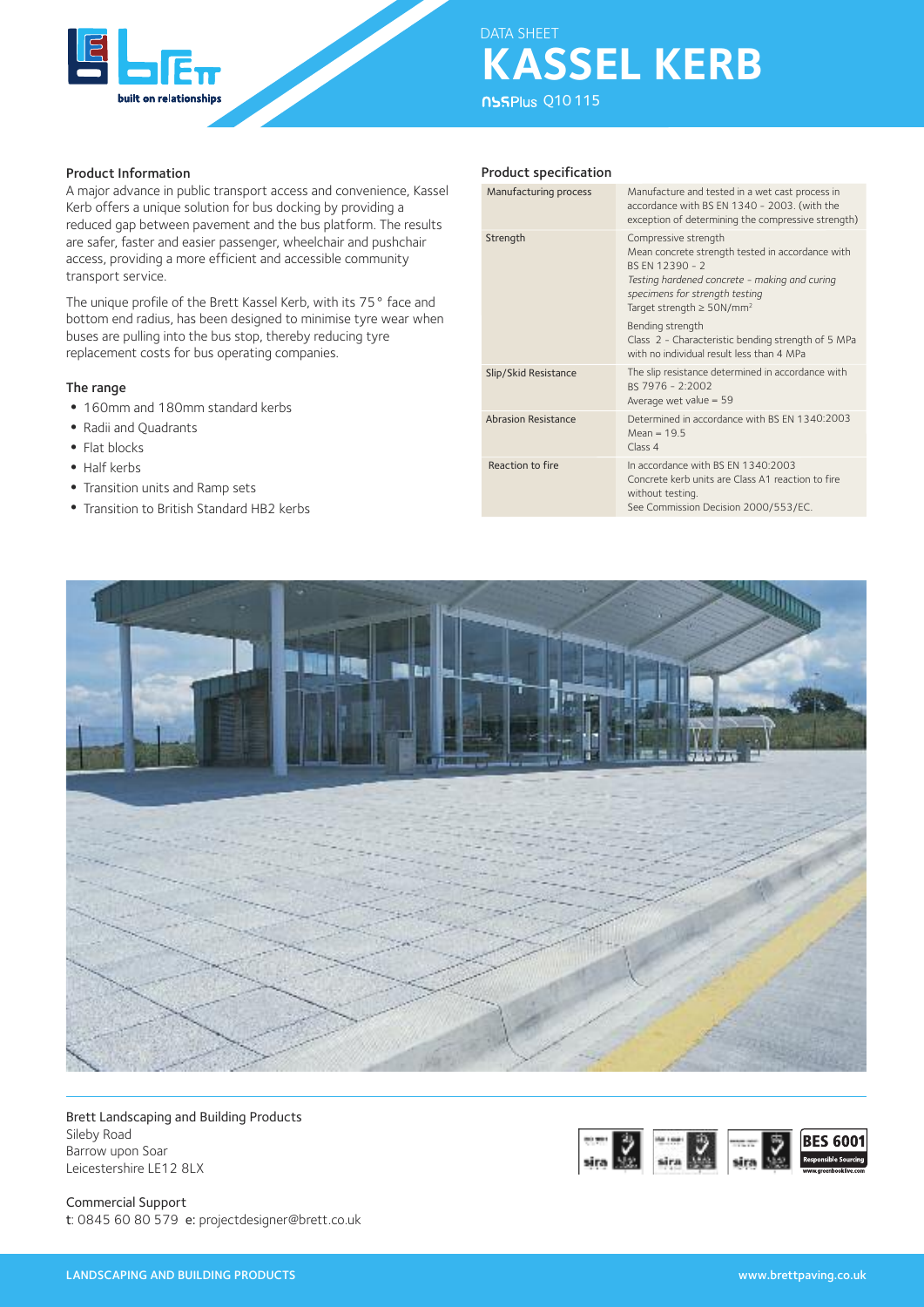

**KASSEL KERB** DATA SHEET

**NSSPlus Q10115** 





Kassel Kerb - Standard and Straight Units dimensional tolerances

| Product code<br>Standard &<br><b>Straight Units</b> | L±7mm | $L1 \pm 7$ mm | W±4mm | H±8mm | $H1\pm8mm$ | No Per Pallet<br>Product<br>weight (Kg) |
|-----------------------------------------------------|-------|---------------|-------|-------|------------|-----------------------------------------|
| KK601000                                            | 995   |               | 435   | 314   |            | 274<br>4                                |
| <b>KK60500</b>                                      |       | 495           | 435   | 314   |            | 137                                     |
| KK801000                                            | 995   |               | 435   | 334   |            | 292<br>$\overline{4}$                   |
| <b>KK80500</b>                                      |       | 495           | 435   | 334   |            | 146<br>$\overline{2}$                   |
| <b>KKFB</b>                                         | 995   |               | 435   |       | 160        | 163<br>6                                |

 $H<sub>2</sub>$ 







H1



# Kassel Kerb - Tapers and Ramps dimensional tolerances

 $H<sub>1</sub>$ 

| Tapers & Ramps | L±7mm | W±4mm | $W1\pm4mm$ | $W2\pm4mm$ | W3±4mm | $H\pm 8$ mm | H1±8mm | $H2\pm8mm$ | $H3\pm8$ mm | Product<br>weight (Kg) | No Per Pallet  |
|----------------|-------|-------|------------|------------|--------|-------------|--------|------------|-------------|------------------------|----------------|
| KK60TLH        | 995   | 435   | 435        |            |        | 314         | 275    |            |             | 265                    | $\overline{4}$ |
| <b>KK6OTRH</b> | 995   | 435   | 435        |            |        | 314         | 275    |            |             | 265                    | $\overline{4}$ |
| KK80TLH        | 995   | 435   | 435        |            |        | 334         | 275    |            |             | 271                    | $\overline{4}$ |
| KK80TRH        | 995   | 435   | 435        |            |        | 334         | 275    |            |             | 271                    | $\overline{4}$ |
| KK60RL1        | 995   | 435   | 435        | 435        | 435    | 314         | 270    | 215        | 170         | 257                    |                |
| KK60RL2        | 995   | 435   | 435        | 435        | 435    | 314         | 270    | 215        | 170         | 218                    | 1 Handed Set   |
| KK60RL3        | 995   | 435   | 435        | 435        | 435    | 314         | 270    | 215        | 170         | 164                    |                |
| KK80RR1        | 995   | 435   | 435        | 435        | 435    | 334         | 280    | 225        | 170         | 275                    |                |
| KK80RR2        | 995   | 435   | 435        | 435        | 435    | 334         | 280    | 225        | 170         | 236                    | 1 Handed Set   |
| KK80RR3        | 995   | 435   | 435        | 435        | 435    | 334         | 280    | 225        | 170         | 182                    |                |

# Kassel spacing - all profiles

When installed the spacing between the kerbs should be 3-12mm.

Brett Landscaping and Building Products Sileby Road Barrow upon Soar Leicestershire LE12 8LX

**BES 6001** 

Commercial Support t: 0845 60 80 579 e: projectdesigner@brett.co.uk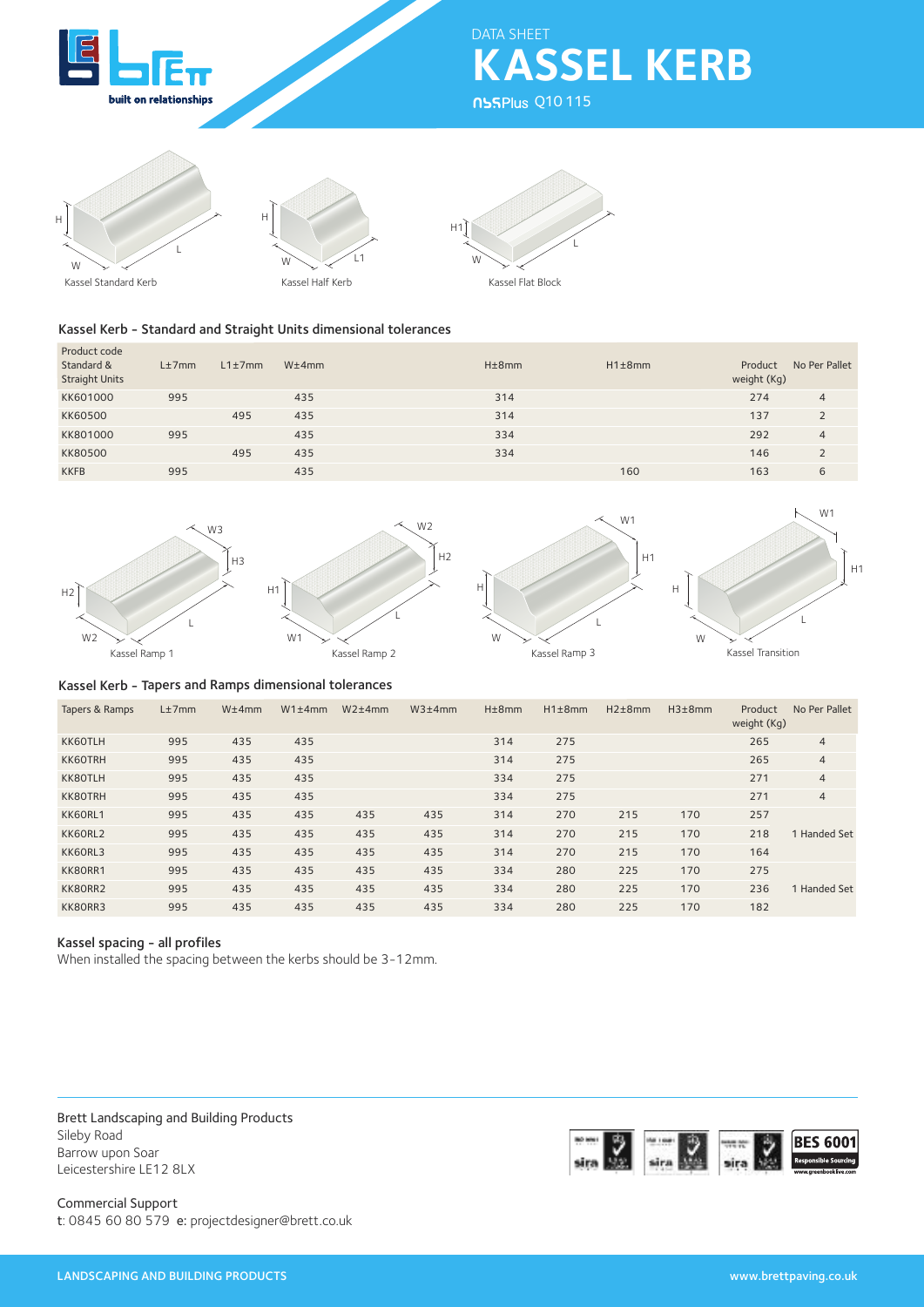

**KASSEL KERB** DATA SHEET

**NSSPlus Q10115** 





90° Internal Quadrant

90° External Quadrant



45° External Quadrant

## Kassel Kerb - Quadrant dimensional tolerances

| Product code    |                   |       |                |                |                |                |       | No Per Pallet<br>Product |
|-----------------|-------------------|-------|----------------|----------------|----------------|----------------|-------|--------------------------|
| Quadrants       | $A \pm 1^{\circ}$ | W±4mm | R <sub>1</sub> | R <sub>2</sub> | R <sub>3</sub> | R <sub>4</sub> | H±8mm | weight (Kg)              |
| <b>KK60090E</b> | 90                | 435   | 195            |                |                |                | 314   | 226                      |
| <b>KK60090I</b> | 90                | 435   |                | 630            |                |                | 314   | 199                      |
| <b>KK60045E</b> | 45                | 435   |                |                | 1137           | 702            | 314   | 248                      |
| <b>KK80090E</b> | 90                | 435   | 195            |                |                |                | 334   | 233                      |
| <b>KK80090I</b> | 90                | 435   |                | 630            |                |                | 334   | 204                      |
| <b>KK80045E</b> | 45                | 435   |                |                | 1137           | 702            | 334   | 205                      |



Radius Kerb 3 or 6m (External or Internal)

## Kassel Kerb - Radius dimensional tolerances

| Product code<br>External Radius 160 L±7mm |     | W±4mm | R    | H±8mm       | Product<br>weight (Kg) | No Per Pallet  |
|-------------------------------------------|-----|-------|------|-------------|------------------------|----------------|
| KK603ER                                   | 995 | 435   | 3000 | 314         | 279                    | 2              |
| KK606ER                                   | 995 | 435   | 6000 | 314         | 279                    | 2              |
| Internal Radius 160 L±7mm                 |     | W±4mm |      | $H\pm 8$ mm |                        |                |
| KK603IR                                   | 995 | 435   | 3000 | 314         | 279                    | $\overline{2}$ |
| <b>KK606IR</b>                            | 995 | 435   | 6000 | 314         | 279                    | $\overline{2}$ |
| External Radius 180 L±7mm                 |     | W±4mm |      | $H\pm 8$ mm |                        |                |
| KK803ER                                   | 995 | 435   | 3000 | 334         | 298                    | 2              |
| KK808ER                                   | 995 | 435   | 6000 | 334         | 298                    | $\overline{2}$ |
| Internal Radius 180 L±7mm                 |     | W±4mm |      | $H\pm 8$ mm |                        |                |
| <b>KK803IR</b>                            | 995 | 435   | 3000 | 334         | 298                    | $\overline{2}$ |
| <b>KK808IR</b>                            | 995 | 435   | 6000 | 334         | 298                    | $\overline{2}$ |

# Kassel spacing - all profiles

When installed the spacing between the kerbs should be 3-12mm.

Brett Landscaping and Building Products Sileby Road Barrow upon Soar Leicestershire LE12 8LX



Commercial Support t: 0845 60 80 579 e: projectdesigner@brett.co.uk